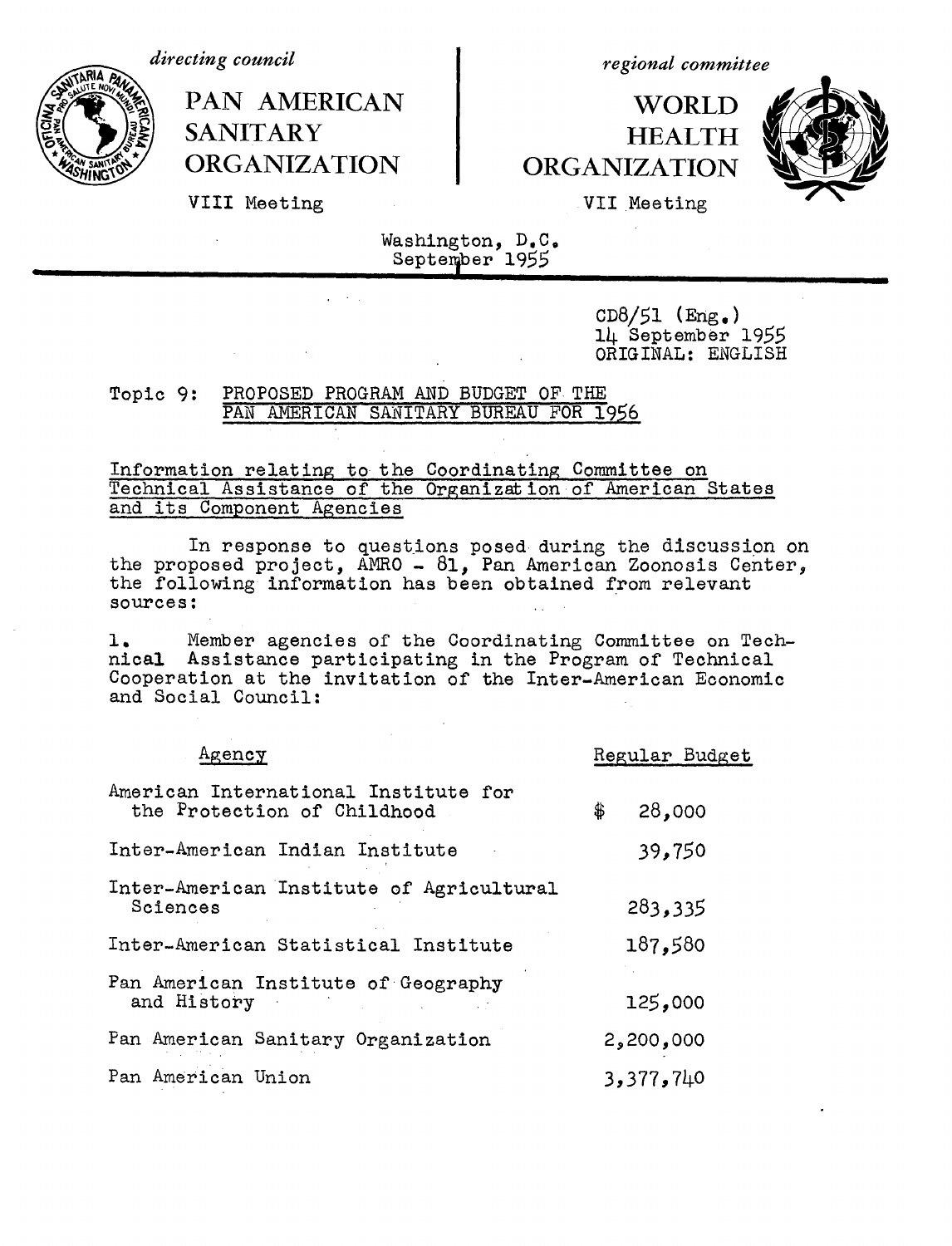2. Terms of Reference of the Coordinating Committee on Technical Assistance as established by the Resolution of the Inter-American Economic and Social Council of April 10, 1950, as amended:

The duties of the Coordinating Committee on Technical Assistance shall be as follows:

- (a) To examine proposals for technical assistance and to prepare an annual program in accordance with the foregoing Statement of Principles. That program should consist of detailed projects, including itemized estimated costs. The Council will decide upon the date for. submitting the program and upon the manner of processing of the proposals;
- (b) To- adopt the measures necessary to carry 'out the Program of Technical Cooperation approved by the Council, determining which of the projects of the said Program shall have preference within the general order of priorities establihsed by the Council for execution of the Program;
- (c) To allocate funds to cooperating. agencies from the special account that may be established for that purpose in order that these agencies may carry out the projects included in the Program;
- (d) To report to the Council at appropiate intervals on the technical assistance activities developed under the Program, in order that the Council may be currently informed;
- (e) To submit to the decision of the Council any question which it (the Committee) is unable to resolve;
- (f) To establish close liaison with the Governments of Member. States and with the United Nations and its agencies providing technical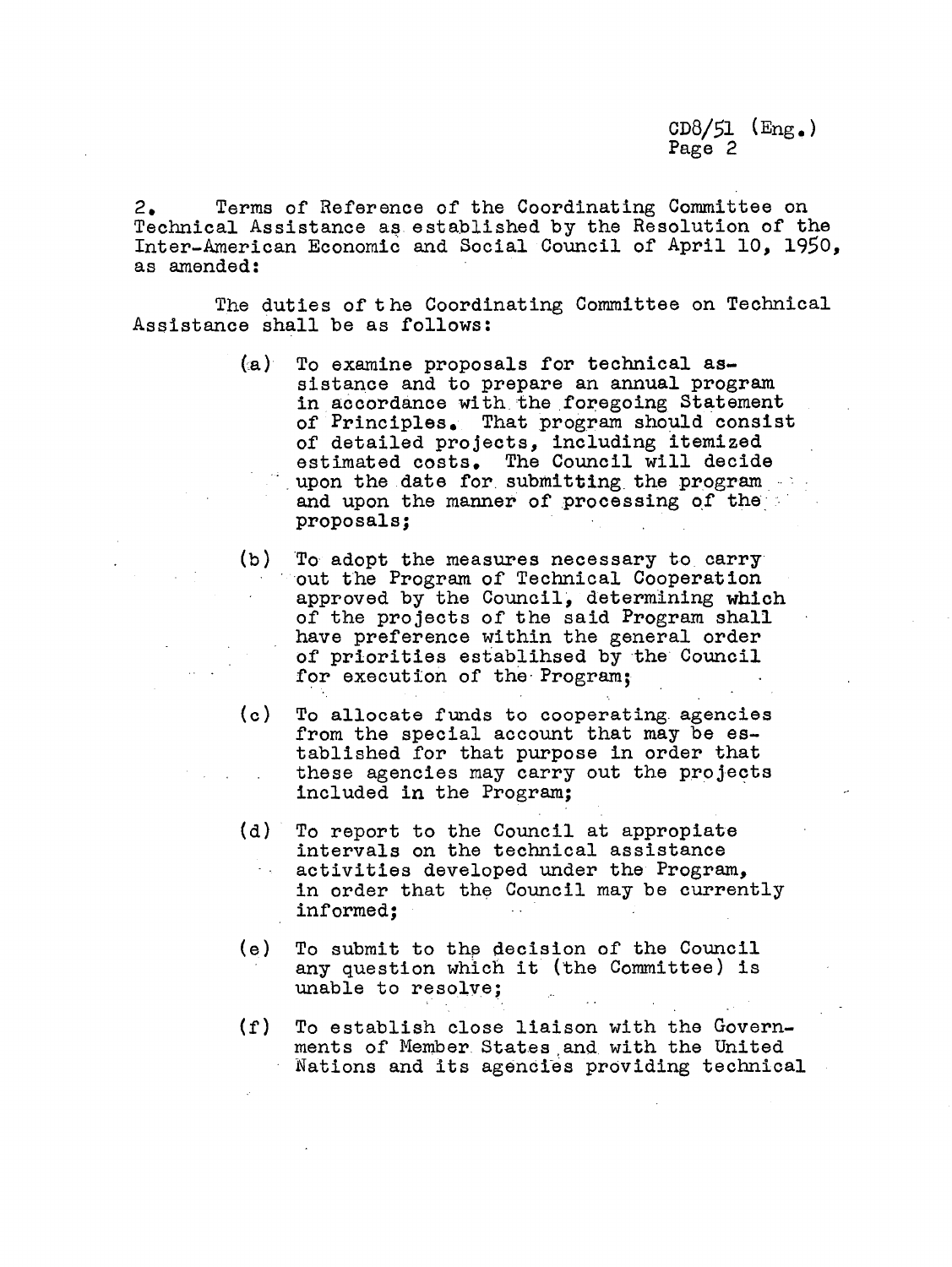assistance services, so that proposed projects may be considered and examined in the light of information received and so that the aforesaid Governments and organizations may be kept informed of the activities of cooperating agencies. In establishing liaison with the United Nations, the possibility should be considered of inviting the Technical Assistance Board of the United Nations to be represented at its meetings by an observer and of seeking reciprocal representation at the meetings of that Board;

- (g) To act as a clearing house of information on all technical assistance services provided by the Governments of Member States, so that this information may be made available to cooperating agencies, to Governments, and to other authorized sources. For this purpose, cooperating agencies should regularly report to the Committee on their activities, including proposals for technical assistance received and action taken thereon;
- (h) To facilitate the preparation and execution of technical assistance projects carried.out jointly or cooperatively between cooperating agencies and between such agencies, the Governments of Member States, and agencies of the United Nations. For this purpose the Committee should facilitate the exchange of information required and assist in administrative, financial, and personnel arrangements.
- (i) In those cases in which the proposal for technical assistance does not fall within the Statement of Principles or within the technical assistance activities of any of the cooperating agencies, the Committee, if possible, should recommend to the interested Governments the appropriate agency for providing the assistance;